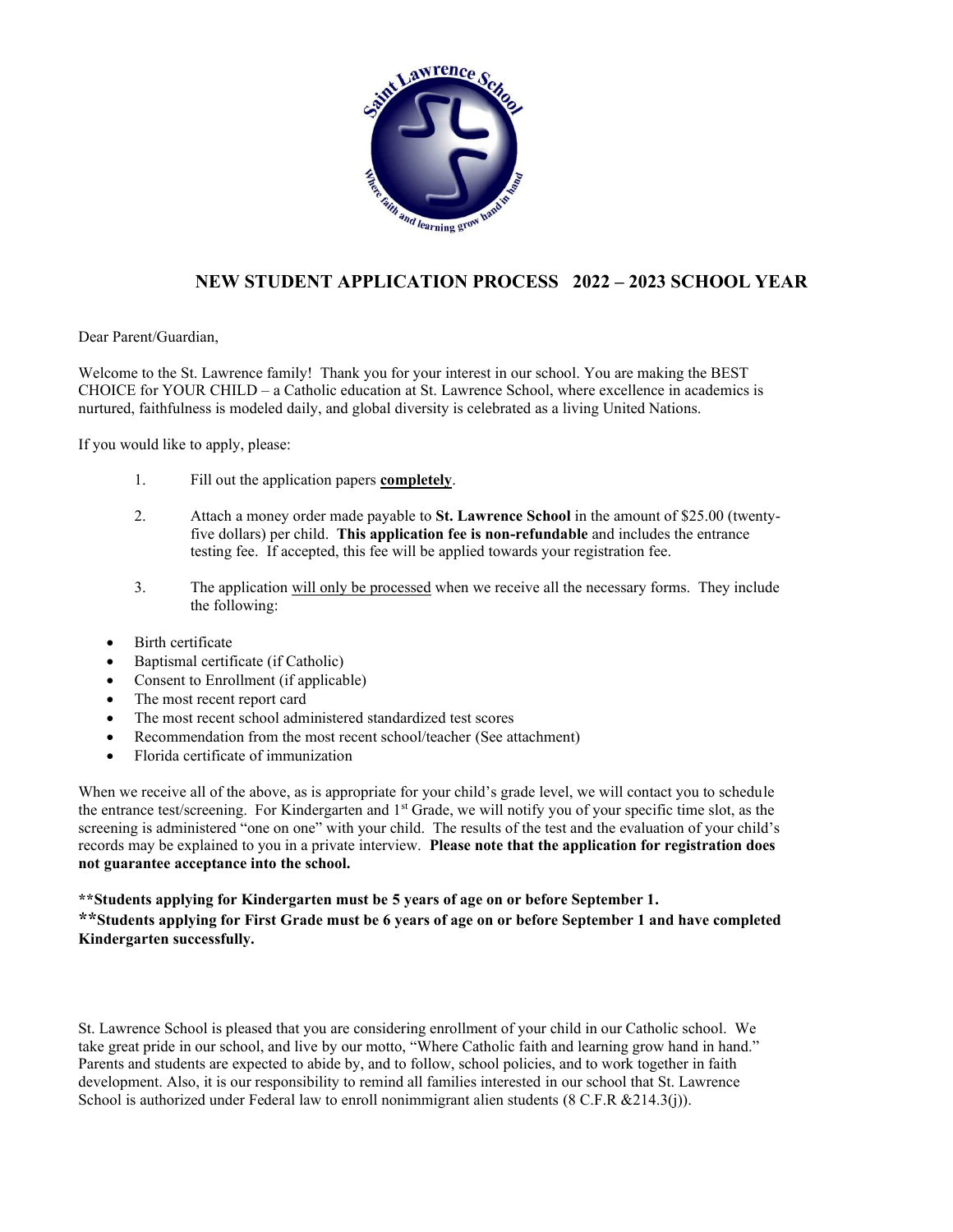If your child is accepted, the balance of the **remaining** *registration fee* will become due within two (2) weeks of notification of acceptance and no later than May 28, 2022 (whichever date comes first). The registration fee is \$425.00.

Our tuition rate includes fees for testing, books, school maintenance and renovation, instructional materials, insurance, eBooks for iPads, and tuition management systems.

| Grades K-5:     | \$7,665.00 per child                                |
|-----------------|-----------------------------------------------------|
| Grade $6 & 7$ : | \$7,770.00 per child                                |
| Grade 8:        | \$7955.00 per child (Gr. 8 Graduation fee included) |

Tuition payments are made through FACTS, the on-line tuition payment management program. *Please note the registration fee must be paid in the school office via money order. (***This is the only fee which is not to be paid via FACTS tuition management***.)*

Active supporters of school and parish activities through gifts of time, talent, and treasure, and who participate in the faith life of the parish by regularly attending Sunday Mass and Holy Days of Obligation, may become eligible for a pastor's discretionary tuition reduction.

Need for any financial aid must be demonstrated through verified completion of the FACTS Grant and Aid Application, including all supporting documents. Application for assistance does NOT guarantee receipt of a reduction in tuition.

ST. LAWRENCE SCHOOL accepts the Step Up for Students Scholarship Program, FES (Family Empowerment Scholarship), Gardener Scholarship, and AAA (Academic Achievement Accessible) Scholarship.

ST. LAWRENCE SCHOOL does not accept the McKay Scholarship.

The mission of St. Lawrence School is to provide a well-rounded education to students, grades kindergarten through grade 8, in a caring environment in which Catholic faith and learning grow hand in hand. The school does this in partnership with the home, parish, and community. Each family is expected to:

*Sell \$60.00 minimum of candy bars (or \$30 donation minimum required) Complete 25 service hours (required) Contribute donations for various activities/fundraisers for both the Parish and School (required)*

Again, welcome to our school, which has been called, "*the best kept secret in North Miami Beach*." Thank you for considering St. Lawrence School as *the* place where *your child* will reach his or her fullest potential. Together, we create the St. Lawrence Family, a school where Catholic faith and learning grow hand in hand.

Sincerely,

Dian Hyatt Principal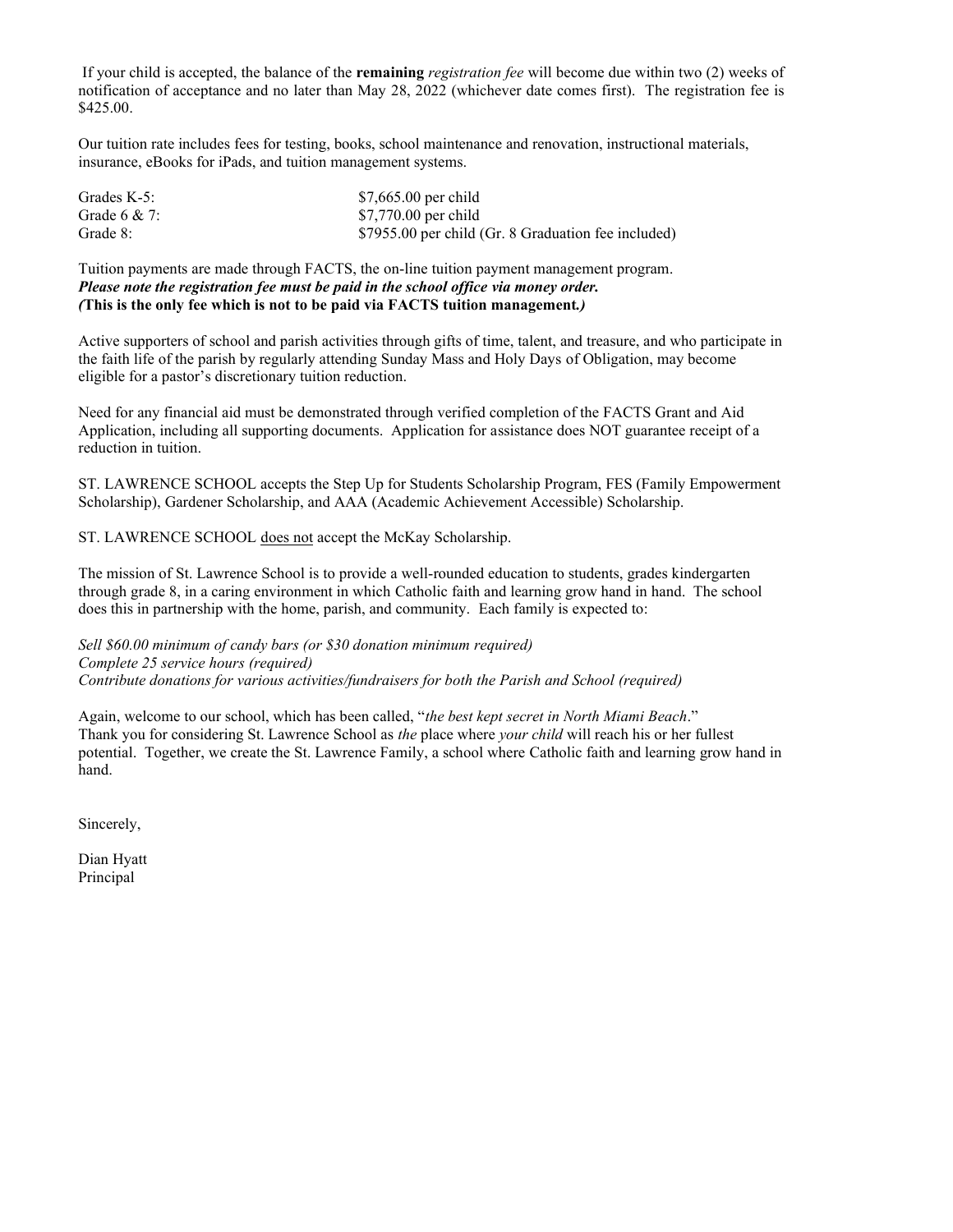### **APPLICATION FOR ENROLLMENT St. Lawrence School 2200 Northeast 191 Street, North Miami Beach, FL 33180**

| It is agreed that my child and family will comply with all the rules and regulations of St. Lawrence Catholic School.                                                                                    |  |  |  |
|----------------------------------------------------------------------------------------------------------------------------------------------------------------------------------------------------------|--|--|--|
|                                                                                                                                                                                                          |  |  |  |
|                                                                                                                                                                                                          |  |  |  |
|                                                                                                                                                                                                          |  |  |  |
|                                                                                                                                                                                                          |  |  |  |
| HOME PHONE NUMBER: ______________________________                                                                                                                                                        |  |  |  |
| Catholic _____ Non-Catholic _____ If Catholic, Parish Name & Location: _____________________________                                                                                                     |  |  |  |
| <b>FAMILY INFORMATION:</b><br>Student Resides With (Please circle one): Both Parents / Mother / Father / Guardian (specify) ________________                                                             |  |  |  |
| Marital Status of Parents (Please circle one): Single/ Married / Divorced / Separated / Remarried / Mother or Father Deceased                                                                            |  |  |  |
|                                                                                                                                                                                                          |  |  |  |
| INDICATE PUBLIC SCHOOL child would attend if NOT at St. Lawrence ________________                                                                                                                        |  |  |  |
| Students applying for Kindergarten must be 5 years of age on or before September 1.<br>Students applying for First Grade must be 6 years of age on or before September 1 and have successfully completed |  |  |  |
| Kindergarten. ***                                                                                                                                                                                        |  |  |  |
| <b>PARENT INFORMATION:</b><br>Father's Name: Communication Communication Communication Communication Communication Communication Communication                                                           |  |  |  |
|                                                                                                                                                                                                          |  |  |  |
|                                                                                                                                                                                                          |  |  |  |
|                                                                                                                                                                                                          |  |  |  |
|                                                                                                                                                                                                          |  |  |  |
|                                                                                                                                                                                                          |  |  |  |
| <b>CHILD'S SACRAMENTS:</b> Church Name Address (State/Country) Date                                                                                                                                      |  |  |  |
| <b>BAPTISM:</b>                                                                                                                                                                                          |  |  |  |
|                                                                                                                                                                                                          |  |  |  |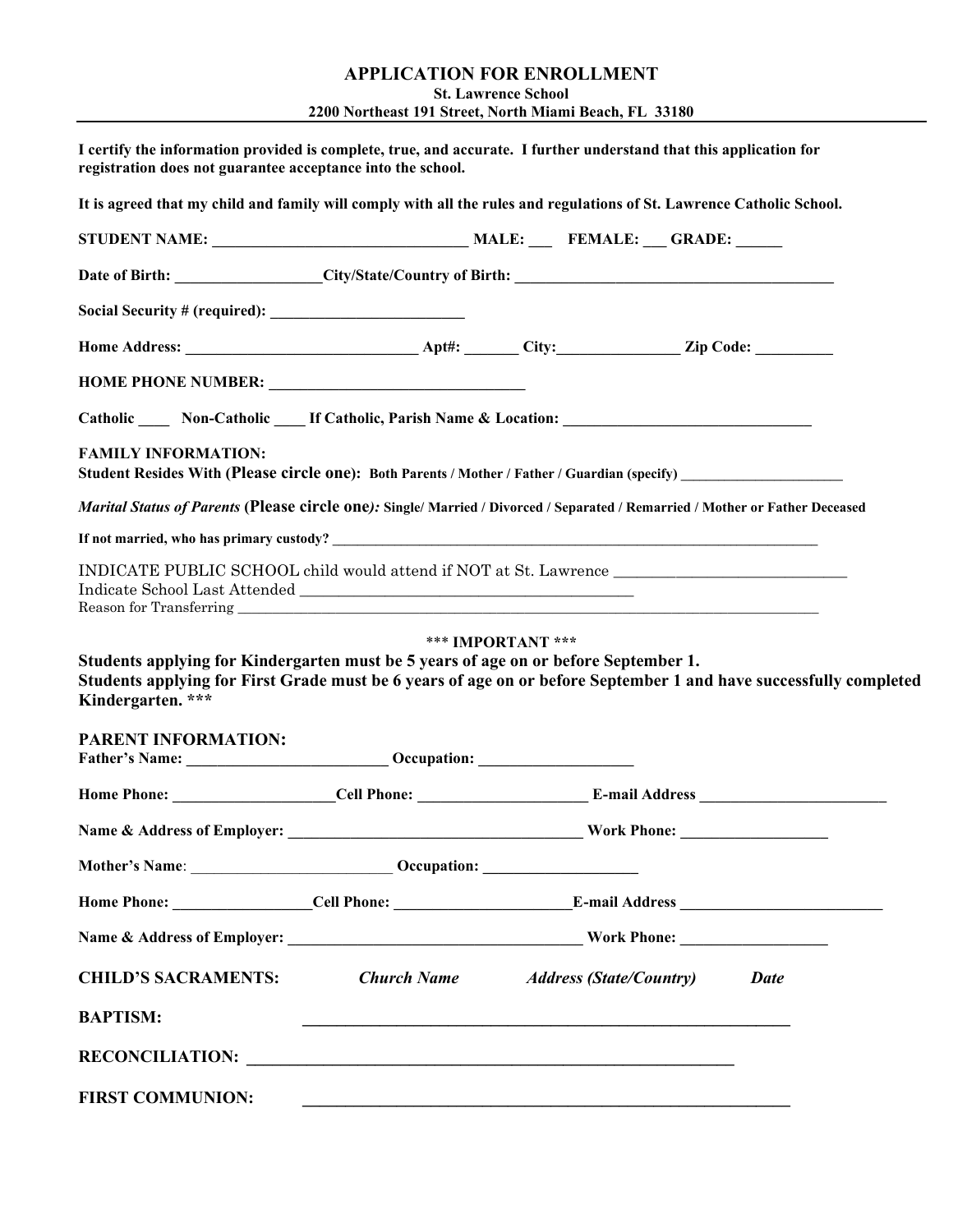#### **PARENT INFORMATION:**

**The following information is required for statistical data analysis for the school improvement plan. Please respond to each category completely and accurately.**

### **ETHNIC BACKGROUND Please check one:**

- Asian Asian Asian Asian Asian Asian Asian Asian Asian Asian Asian Asian Asian Asian Asian Asian Asian Asian Asian Asian Asian Asian Asian Asian Asian Asian Asian Asian Asian Asian Asian Asian Asian Asian Asian Asian Asian Black American **Black American** Letter and the Hispanic<br>
American Indian<br>
White American<br>
White American<br>
Contact American<br>
Contact American<br>
Contact American<br>
Contact American<br>
Contact American<br>
Contact American<br>
Contact American<br>
Contact American<br>
Cont
- 
- 
- 
- 
- \_\_\_\_\_ Multi-Racial \_\_\_\_\_ Multi-Racial

### **PARENTS' LANGUAGE FLUENCY Please check one: Father Mother** Mother

| Fluent in English          | Fluent in English      |
|----------------------------|------------------------|
| Limited Fluency in English | Limited Fluency in Eng |
| Other Language Spoken Only | Other Language Spoker  |
| Language                   | Language               |

### **PARENT' EDUCATIONAL LEVEL Please check one: Father Mother**

| High School              |
|--------------------------|
| Associate's Degree       |
| Bachelor's Degree        |
| Master's Degree or highe |

#### **PARENT'S OCCUPATION: Father's Occupation Mother's Occupation**

| Accounting, Financial, Banking, Bookkeeper            |
|-------------------------------------------------------|
| Administration, Management, Human Resources           |
| Advertising, Art Graphics, Entertainment, Photography |
| Attorney, Paralegal                                   |
| Auto Sales, Transportation Industry                   |
| <b>Beauty Industry</b>                                |
| Clerical                                              |
| Construction, Builders, General Contractor, Engineers |
| Gardening, Janitor, Landscaping                       |
| Heath Field/Medical                                   |
| Homemaker                                             |
| Hospitality                                           |
| Insurance, Computers                                  |
| Law Enforcement                                       |
| Mail/Package Delivery Services                        |
| Real Estate, Architecture, Drafting, Interior Design  |
| Retail Sales, Seamstress                              |
| Self-employed, Owners                                 |
| Teacher/Educator                                      |
| Other (Please specify)                                |
|                                                       |

# Father (If deceased, check here  $\qquad$  ) Mother (If deceased, check here  $\qquad$  )  $\frac{1}{\sqrt{1-\frac{1}{2}}}$  American Indian — White American Native Hawaiian Native Hawaiian Native Hawaiian \_\_\_\_\_ Native Hawaiian \_\_\_\_\_ Native Hawaiian Pacific Islander \_\_\_\_\_ Native Alaskan \_\_\_\_\_ Native Alaskan

### **Father's Religion the contract of the contract of the Mother's Religion**

\_\_\_\_\_ Fluent in English \_\_\_\_\_ Fluent in English

- \_\_\_\_\_ Limited Fluency in English \_\_\_\_\_ Limited Fluency in English
- \_\_\_\_\_Other Language Spoken Only \_\_\_\_\_ Other Language Spoken Only
	-

\_\_\_\_\_ High School \_\_\_\_\_ High School

- \_\_\_\_\_ Associate's Degree \_\_\_\_\_ Associate's Degree
- \_\_\_\_\_ Bachelor's Degree \_\_\_\_\_ Bachelor's Degree
- egree or higher Master's Degree or higher

- 
-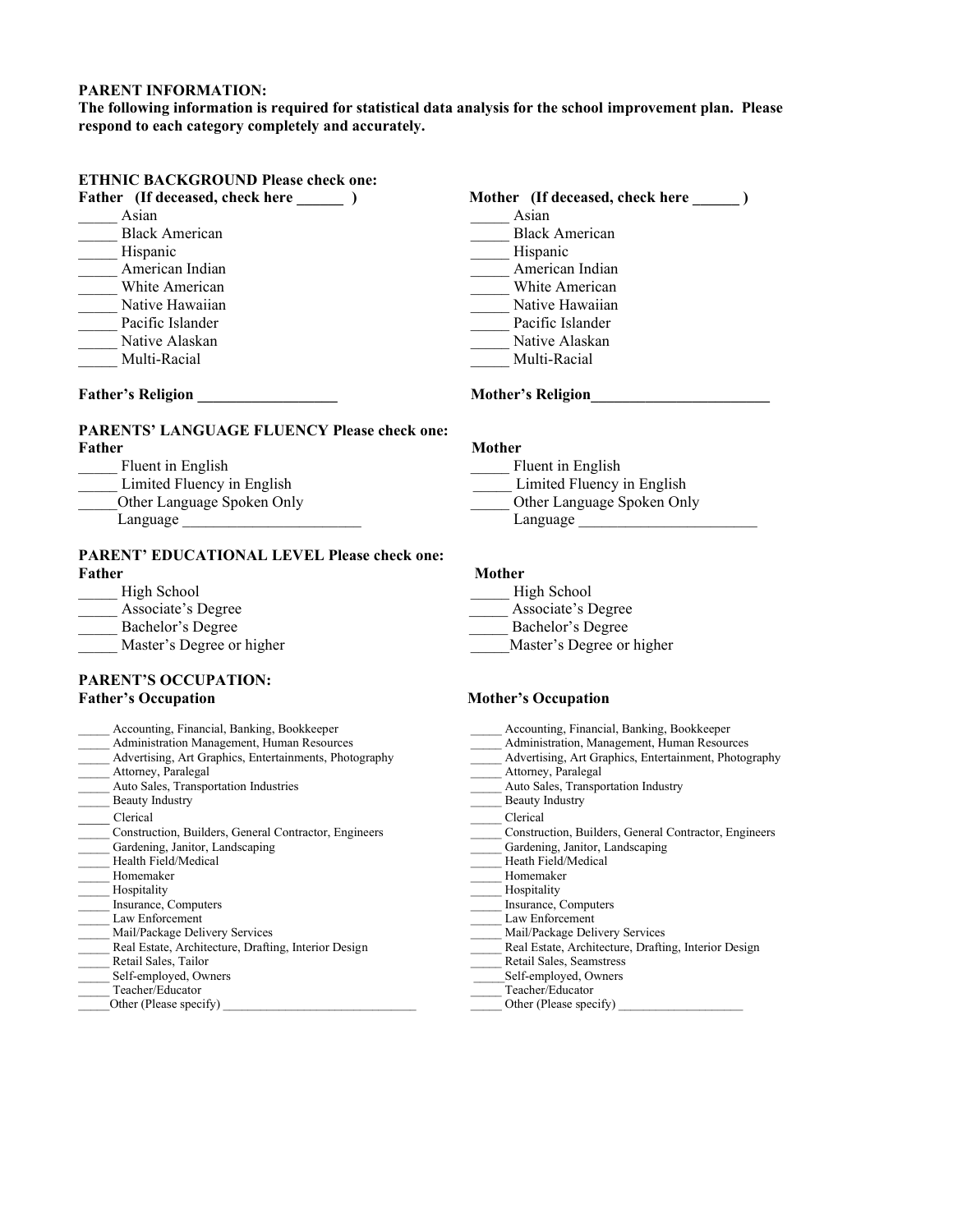Dear Parents,

Please read the following statements. Your *initials* at the end of each statement will indicate that you support St. Lawrence Catholic School in its endeavors to encourage and to guide your child in applying Catholic teachings and doctrines to his/her life.

*Support the school and its policies concerning spiritual, moral, dress, disciplinary standards, and all other matters as outlined in the Parent/Student Handbook.* 

*Agree not to send your child to school if he/she is ill to prevent illness from spreading to others. \_\_\_\_\_\_\_\_*

*Supervise homework and keep in regular contact with your child's teachers by phone, note, e-mail, on-line grade site, or SCHEDULED appointments before/after school. \_\_\_\_\_\_\_\_\_\_\_*

*Support to the best of your ability, the various activities of the school. \_\_\_\_\_\_\_\_\_*

*Support to the best of your ability, the fundraising efforts of the school.* 

**List your occupation**. Do you have any particular talents, interests, or skills you have and would be willing to share with the school?

| Jeeuna | . :omnany/Business<br>Name | . |
|--------|----------------------------|---|

**\_\_\_\_\_\_\_\_\_\_\_\_\_\_\_\_\_\_\_\_\_\_\_\_\_\_\_\_\_\_\_\_\_\_\_\_\_\_\_\_\_\_\_\_\_\_\_\_\_\_\_\_\_\_\_\_\_\_\_\_\_\_\_\_\_\_\_\_\_\_\_\_\_\_\_\_\_\_\_\_\_\_\_\_\_\_\_\_\_\_\_\_\_\_\_\_**

 $\_$  ,  $\_$  ,  $\_$  ,  $\_$  ,  $\_$  ,  $\_$  ,  $\_$  ,  $\_$  ,  $\_$  ,  $\_$  ,  $\_$  ,  $\_$  ,  $\_$  ,  $\_$  ,  $\_$  ,  $\_$  ,  $\_$  ,  $\_$  ,  $\_$  ,  $\_$  ,  $\_$  ,  $\_$  ,  $\_$  ,  $\_$  ,  $\_$  ,  $\_$  ,  $\_$  ,  $\_$  ,  $\_$  ,  $\_$  ,  $\_$  ,  $\_$  ,  $\_$  ,  $\_$  ,  $\_$  ,  $\_$  ,  $\_$  ,

**State why you want your child to attend a Catholic school.**

- **Do you agree to have your name, address, and phone number published in an all-school directory?**  *(Name and address only. Released to parents upon request for mailing of party invitations via USPS)* **\_\_\_ Yes \_\_\_ No**
- **Do you agree to have your child's photo appear in school publications, on the SLS website, and in media? \_\_\_\_\_ Yes \_\_\_\_ No**

**Each family is required to assist the school through volunteer service hours. A minimum of 25 hours per year is required. Parental fundraising support is expected from all families.** 

The following are areas for service. Please circle your preferences.

| Field Trips                   | Academic Olympics Preparation  | <i>Public Relations</i>     | Library Assistance                                   |
|-------------------------------|--------------------------------|-----------------------------|------------------------------------------------------|
| Candy Sale                    | <b>Community Events</b>        | Computer Assistance         | After School Sports                                  |
| Art Projects                  | Carnival Planning              | <b>Building Improvement</b> | Field Day                                            |
| <b>Fundraising Planning</b>   | Telephone Committee            | Santa's Workshop            | PTO Executive Comm.                                  |
| Bake Sales                    | <i>Academic Fairs</i>          | Honors Treats               | <i>Heritage Celebrations</i>                         |
| Parking Lot Monitors          | <b>School Advisory Council</b> |                             | Seeking Corporate Sponsorships/Adopt-a-Class Program |
| Landscape/Grounds Improvement |                                |                             |                                                      |

PARENT/GUARDIAN SIGNATURE OF ACCEPTANCE AND AGREEMENT: \_\_\_\_\_\_\_\_\_\_\_\_\_\_\_\_\_\_\_\_\_\_\_\_\_

DATE: \_\_\_\_\_\_\_\_\_\_\_\_\_\_\_\_\_\_\_\_\_\_\_\_\_\_\_\_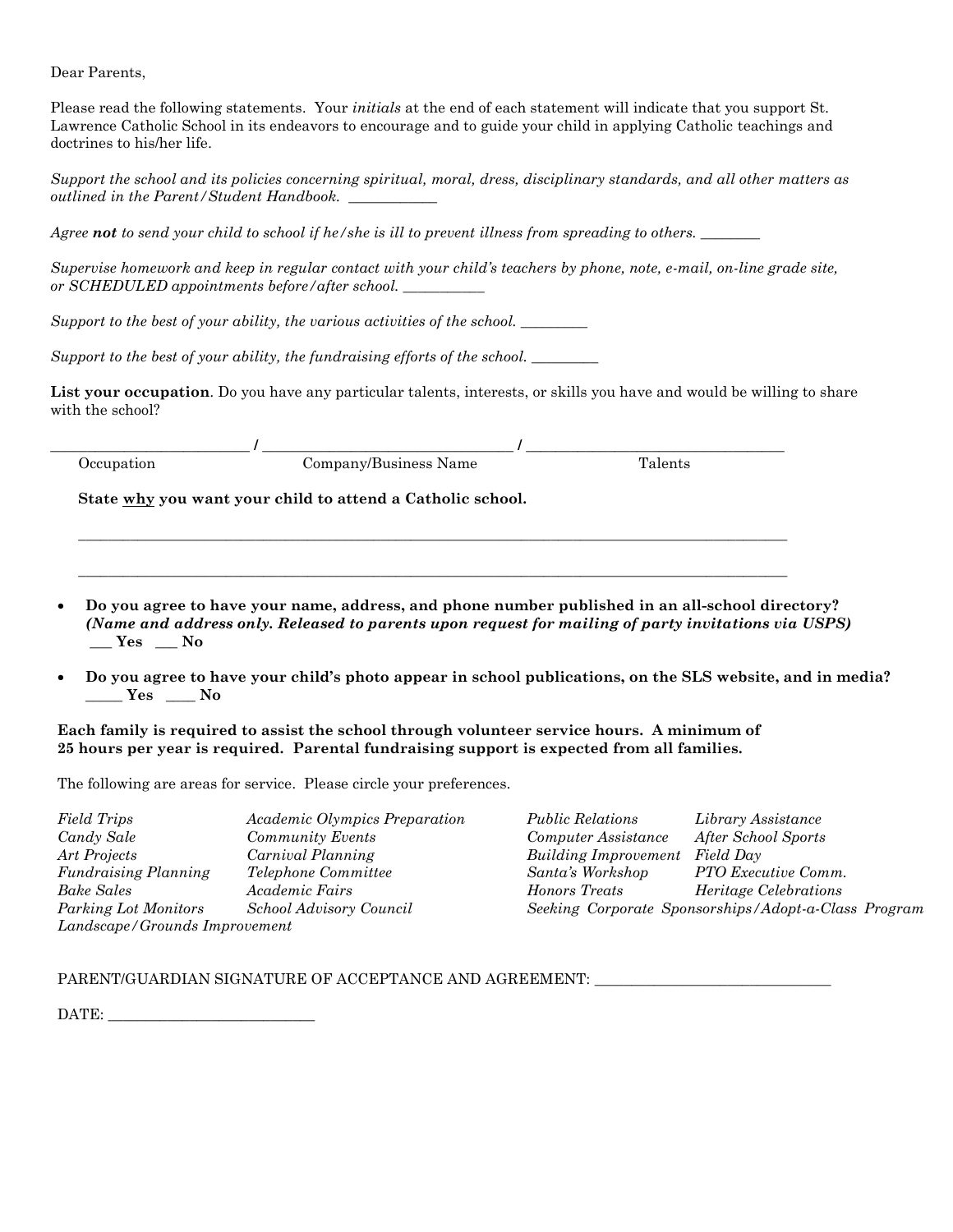# EMERGENCY CONTACT INFORMATION

| Number of Siblings at St. Lawrence: Grade(s): Grade(s):                                                                                                                             |                                                                                                                                                                                                                                      |                                                               |                                                                        |     |
|-------------------------------------------------------------------------------------------------------------------------------------------------------------------------------------|--------------------------------------------------------------------------------------------------------------------------------------------------------------------------------------------------------------------------------------|---------------------------------------------------------------|------------------------------------------------------------------------|-----|
| Father's Business Phone: Work E-mail                                                                                                                                                |                                                                                                                                                                                                                                      |                                                               |                                                                        |     |
|                                                                                                                                                                                     |                                                                                                                                                                                                                                      |                                                               |                                                                        |     |
| If Parents CANNOT be reached, contact: (AT LEAST ONE PERSON MUST BE LISTED)<br>Name                                                                                                 | Relationship to child                                                                                                                                                                                                                |                                                               | <b>Phone Number</b>                                                    |     |
|                                                                                                                                                                                     | <u> 1980 - Johann John Stein, market fan it fjort fan de ferstjer fan de ferstjer fan de ferstjer fan de ferstjer</u>                                                                                                                | <u> 1989 - Johann John Stein, mars an Francisco Barbara (</u> | <u> 1989 - Johann Stoff, deutscher Amerikaanse kommerken (</u> † 1918) |     |
|                                                                                                                                                                                     |                                                                                                                                                                                                                                      |                                                               |                                                                        |     |
|                                                                                                                                                                                     | <u> 1990 - Johann John Stoff, deutscher Stoffen und der Stoffen und der Stoffen und der Stoffen und der Stoffen und der Stoffen und der Stoffen und der Stoffen und der Stoffen und der Stoffen und der Stoffen und der Stoffen </u> |                                                               | <u> 1989 - Johann John Stein, market fransk politiker (</u>            |     |
| Please list any special needs, allergies, illnesses or physical conditions of which the school should be aware<br>concerning your child. Detail what procedures should be followed. |                                                                                                                                                                                                                                      |                                                               |                                                                        |     |
|                                                                                                                                                                                     |                                                                                                                                                                                                                                      |                                                               |                                                                        |     |
|                                                                                                                                                                                     | ,我们也不会有什么。""我们的人,我们也不会有什么?""我们的人,我们也不会有什么?""我们的人,我们也不会有什么?""我们的人,我们也不会有什么?""我们的人                                                                                                                                                     |                                                               |                                                                        |     |
|                                                                                                                                                                                     |                                                                                                                                                                                                                                      |                                                               |                                                                        |     |
| Has your child had the following? (Y/N) (Answer each listing)<br>Vision Difficulties                                                                                                |                                                                                                                                                                                                                                      |                                                               |                                                                        |     |
| Previous recommendation for educational testing / Placement in ESE                                                                                                                  |                                                                                                                                                                                                                                      |                                                               |                                                                        |     |
| (If yes, please attach documentation for Principal's review) ___ yes ___ no / IEP ___ yes ___ no                                                                                    |                                                                                                                                                                                                                                      |                                                               |                                                                        |     |
| 504 (If yes, please attach documentation for Principal's review) ___ yes _____ no                                                                                                   |                                                                                                                                                                                                                                      |                                                               |                                                                        |     |
| Diagnosed Learning Disability (Explain)<br>The Communication of the Communications<br>Chicken Pox                                                                                   | _Meningitis                                                                                                                                                                                                                          | Whooping Cough ____Convulsions                                |                                                                        | Flu |
| _Asthma_                                                                                                                                                                            | $\underline{\hspace{1cm}}$ Mumps                                                                                                                                                                                                     |                                                               | Speech Problems ___ Hearing Problems                                   |     |
| $\qquad$ Operations (Explain)                                                                                                                                                       | <u> 1989 - Jan Samuel Barbara, margaret eta idazlea (h. 1989).</u>                                                                                                                                                                   |                                                               |                                                                        |     |
| Hospitalizations (Explain)                                                                                                                                                          |                                                                                                                                                                                                                                      |                                                               |                                                                        |     |
| Is your child required to take any medication during the school day?                                                                                                                |                                                                                                                                                                                                                                      |                                                               |                                                                        |     |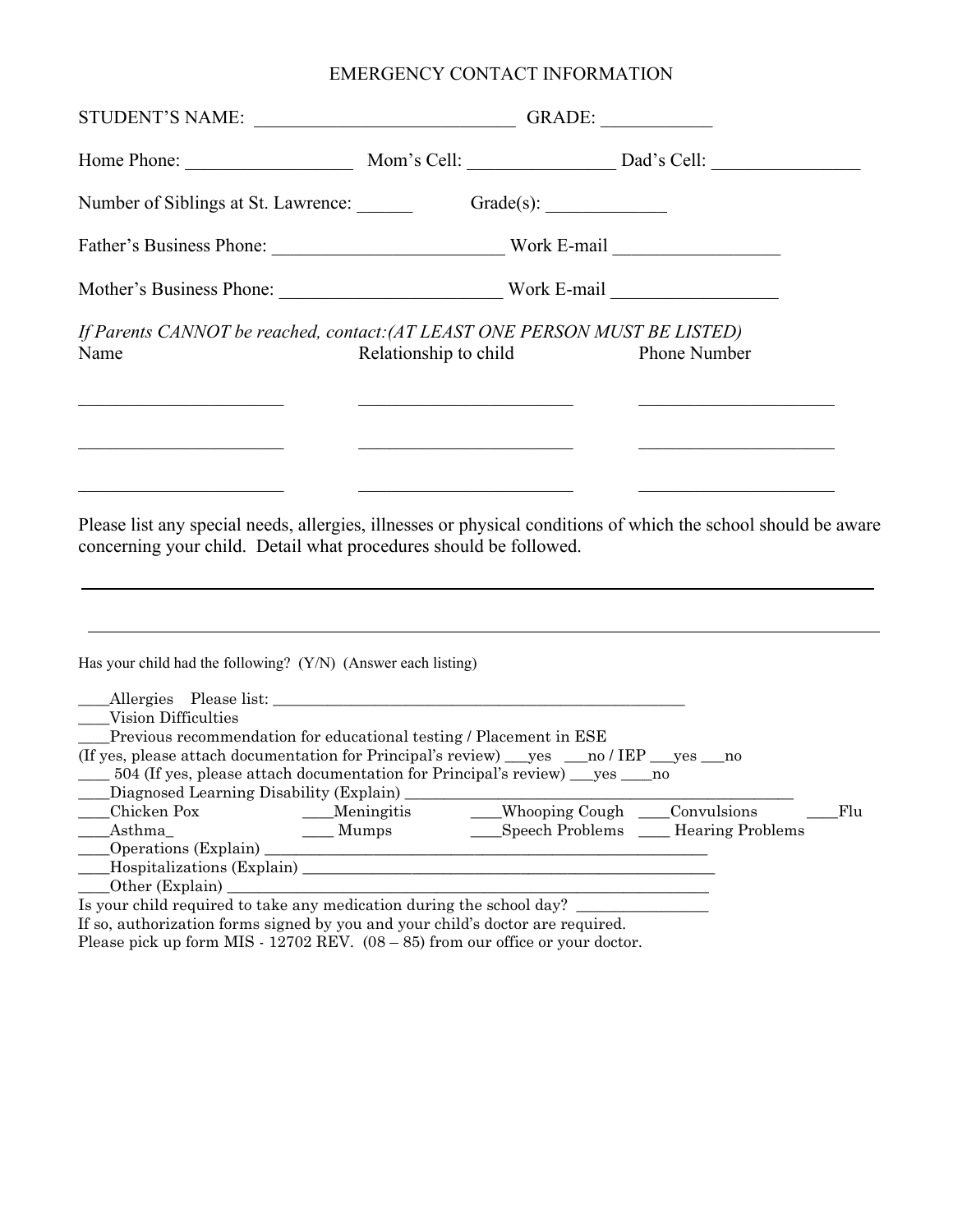|                                                                                                                                                                                                                   | Grade:                                                                                         |
|-------------------------------------------------------------------------------------------------------------------------------------------------------------------------------------------------------------------|------------------------------------------------------------------------------------------------|
| Please list those persons who ARE authorized to pick up your child from school.                                                                                                                                   |                                                                                                |
| Name                                                                                                                                                                                                              | Relationship to Child                                                                          |
|                                                                                                                                                                                                                   | the control of the control of the control of the control of the control of                     |
| <u> 1989 - Johann Barbara, martxa alemaniar arg</u>                                                                                                                                                               |                                                                                                |
| <u> 1989 - Johann John Stoff, deutscher Stoffen und der Stoffen und der Stoffen und der Stoffen und der Stoffen u</u><br>Please list any persons who <b>ARE NOT</b> authorized to pick up your child from school. | <u> 1990 - Johann Barbara, martxa alemaniar a</u>                                              |
| How will your child go home at dismissal time?                                                                                                                                                                    |                                                                                                |
| documentation for exemption to school policy for review.                                                                                                                                                          | Please note: Numbers 2 - 6 must have written permission from parent or guardian. Please attach |
| 1. Being picked up by car line by parent or authorized person                                                                                                                                                     |                                                                                                |
| 2. Walking                                                                                                                                                                                                        |                                                                                                |
| Public Bus<br>3.                                                                                                                                                                                                  |                                                                                                |
| Riding her/his bike<br>4.                                                                                                                                                                                         |                                                                                                |
| Private bus/van service*<br>5.                                                                                                                                                                                    |                                                                                                |
| Other (please specify)<br>6.                                                                                                                                                                                      |                                                                                                |
| Please write the <b>number</b> of your choice here                                                                                                                                                                |                                                                                                |
|                                                                                                                                                                                                                   |                                                                                                |
| PLEASE NOTE: Any changes to the above must be submitted in writing to the school office.                                                                                                                          |                                                                                                |

\*Parents are required to advise persons authorized for pickup / drop off that they must follow school policies as to parking and dismissal procedures.